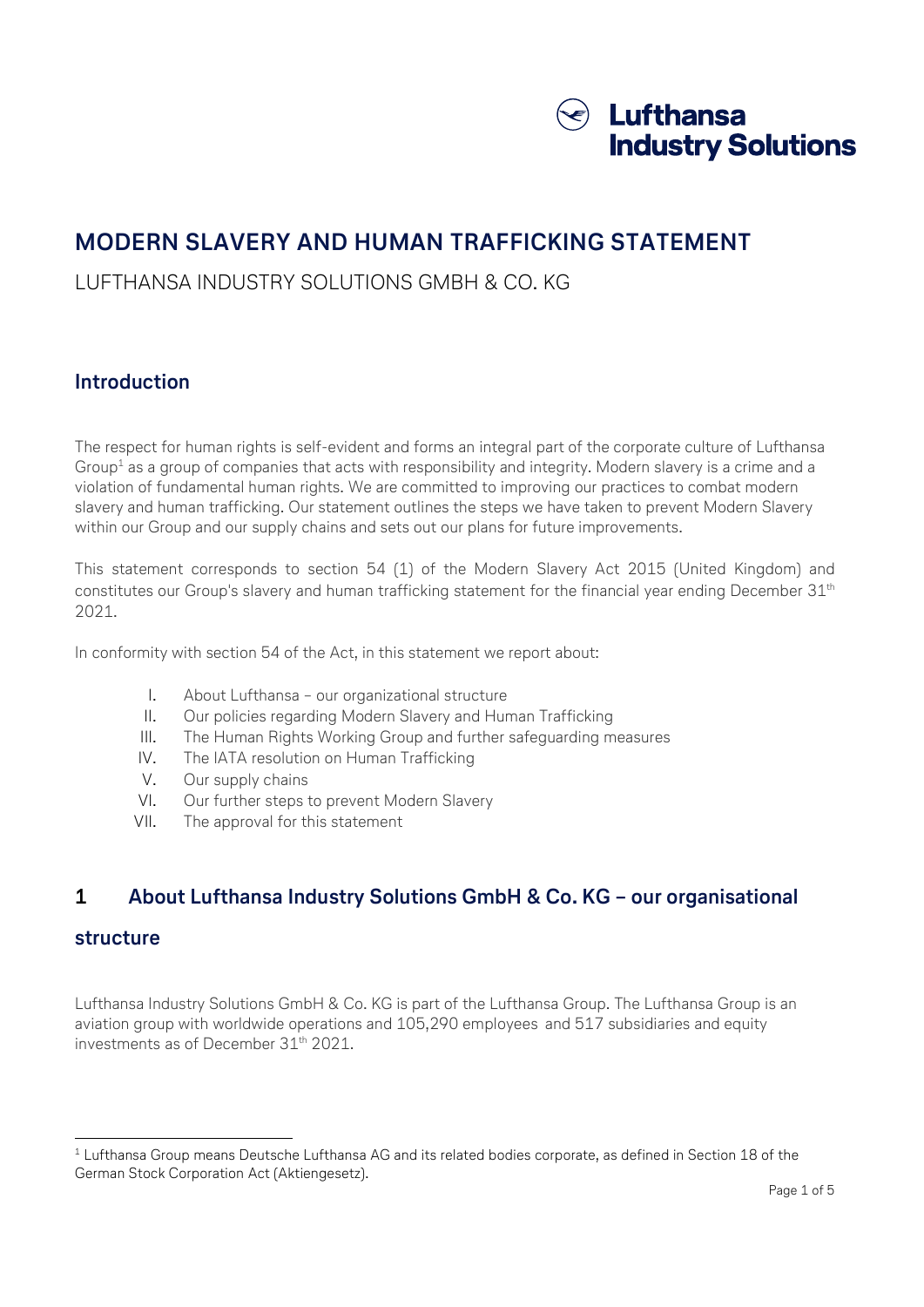

The portfolio of Lufthansa Group comprises the business segments Network Airlines, Eurowings and Aviation Services. All business segments rank among the leading providers in their respective industries.

#### Network Airlines

The Network Airlines segment comprises Lufthansa, SWISS, Austrian Airlines and Brussels Airlines. With their multi-hub strategy, the Network Airlines offer their customers a premium, high-quality product and service, and a comprehensive route network combined with the highest level of travel flexibility.

#### Eurowings

The Eurowings business segment includes the flight operations of Eurowings and Eurowings Europe, as well as the equity investment in SunExpress. With Eurowings, the Lufthansa Group has an innovative offer for price-sensitive and service orientated customers in the structurally growing European direct traffic segment.

#### Aviation Services

The companies in the business segment Aviation Services are leaders in their worldwide markets and strengthen the portfolio of the Lufthansa Group. They include the business segments logistics, MRO and catering as well as other companies and Group functions.

Further information regarding the company's structure is described in detail on the Lufthansa Group's corporate website.

### 2 Our policies regarding Modern Slavery and Human Trafficking

As a participant of the UN Global Compact since 2002, the Lufthansa Group attaches great importance in conducting its business in line with internationally acknowledged principles and is committed to embedding respect for human rights as an integral element of its corporate culture. The Group has a large unionized workforce represented by a number of different trade unions.

Our Group Companies consult with employee representative bodies, including trade unions and works councils.

The binding Code of Conduct documents the values, principles and standards of conduct of the Lufthansa Group. Point 6 expressly states, "We respect and uphold the dignity of our employees, customers, and business partners. In all our actions, we ensure that we act in accordance with human rights, the principles of the UN Global Compact, and recognize international labour and social standards. In particular, we reject child labour, forced labour, and exploitation or discrimination of any kind." The Code of Conduct is binding for all bodies, managers and employees of the Lufthansa Group.

The companies are obliged to identify human rights risks and report the type and number of suspicious incidents. Individual complaints can be made by third parties to the external ombudsman – confidentially if requested.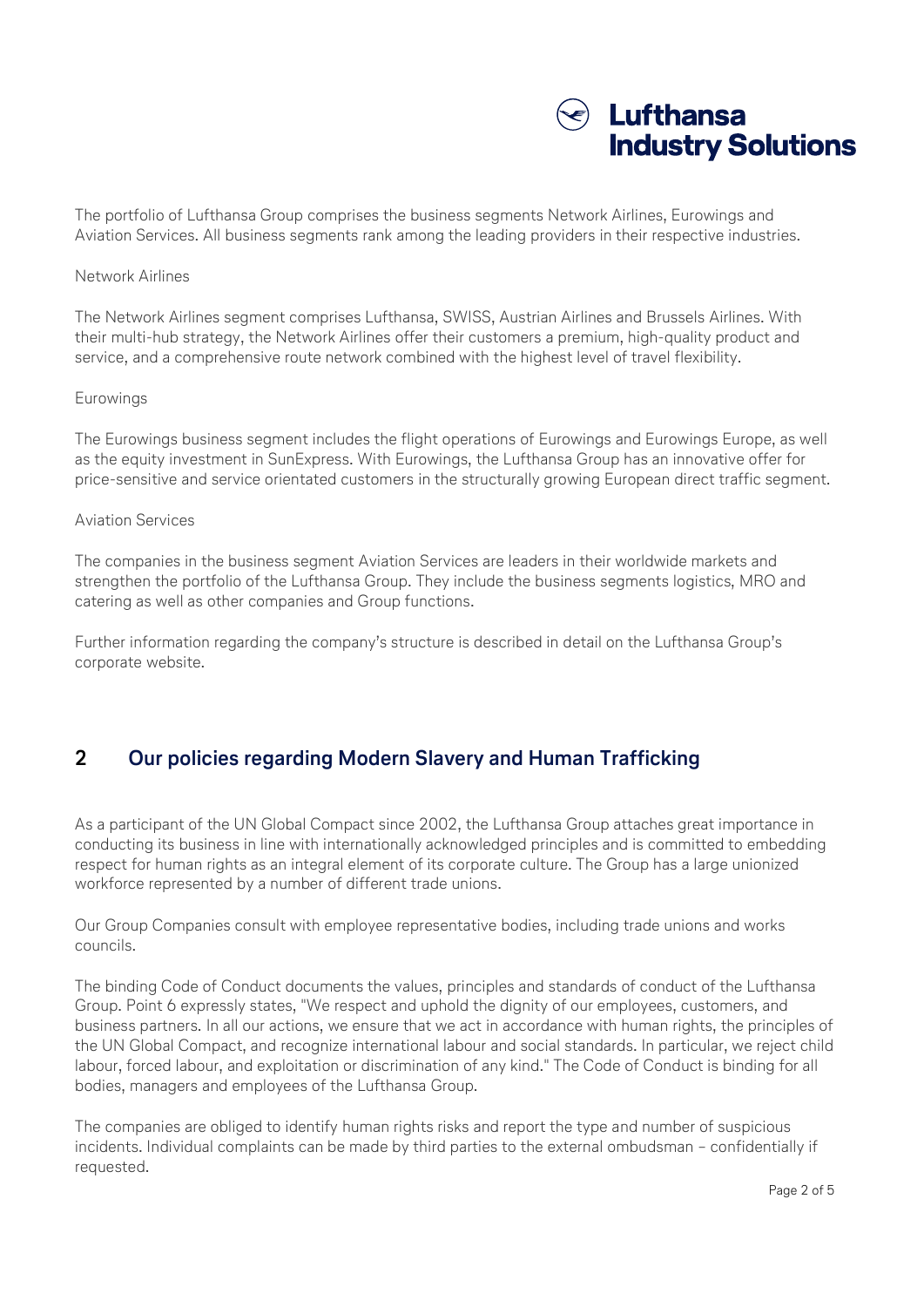

In 2021, Lufthansa Group established an electronic whistleblower system in addition to the existing ombudsman system to facilitate the submission of compliance related hints. In the upcoming reporting period, Lufthansa Group will expand this system also to human rights related hints.

Employees of the Lufthansa Group can also report to their manager, human resources department or the employee representatives. A works agreement with regard to grievance procedures is already in place for all employees in Germany.

### 3 Our Human Rights Working Group and further safeguarding measures

Based on an analysis carried out by Verisk Maplecroft, an advisory company with recently renewed contract, an overview of all Group companies operating in high-risk and extreme-risk countries was drawn up, i.e. countries where the risk of human rights violations are particularly high. The country overview is regularly updated and regular meetings serve to communicate information and develop a uniform, group-wide position and strategy. Managers and Human Resources departments at these companies are made aware of their duty of care to avoid human rights violations and the realization of risks due to modern slavery. A specific annex was added to the employment contracts with these managers. In addition, awareness is created by means of focused internal communication to all the employees in the Group. This includes a statement by the Executive Board member for Corporate Human Resources and Legal Affairs emphasizing the responsibility of the Lufthansa Group as a global company that respects human rights.

After the German Supply Chain Due Diligence Act (LkSG) was passed in the reporting year, it establishes further binding due diligence obligations for various companies of the Lufthansa Group from January 1, 2023, which are intended to ensure that human rights are respected in the supply chain. In its application, the LkSG addresses 12 human rights-related and eight environmental risks. The human rights-related risks, such as child labor, forced labor, slavery and slavery-like practices, are directly related to the measures and practices that the Lufthansa Group already undertakes today to prevent them. Due to the commitment of the Lufthansa Group from its Code of Conduct and the agreements referred to therein (such as the UN Global Compact), we decided to bundle the activities in this regard and also to take them into account in this statement.

### 4 The IATA resolution on Human Trafficking

As a signatory to the IATA Resolution against Trafficking in Persons, ensuring an environment that is free from modern slavery and human trafficking is a matter of course for the Lufthansa Group. The legal prosecution of human trafficking is the responsibility of governments and national law enforcement agencies. Nevertheless, the Lufthansa Group is aware of the importance of this topic and recognizes that as an aviation company it can play a significant role in identifying potential criminal offences. It has therefore implemented a reporting process for flagging suspected cases of human trafficking that has been coordinated with the authorities.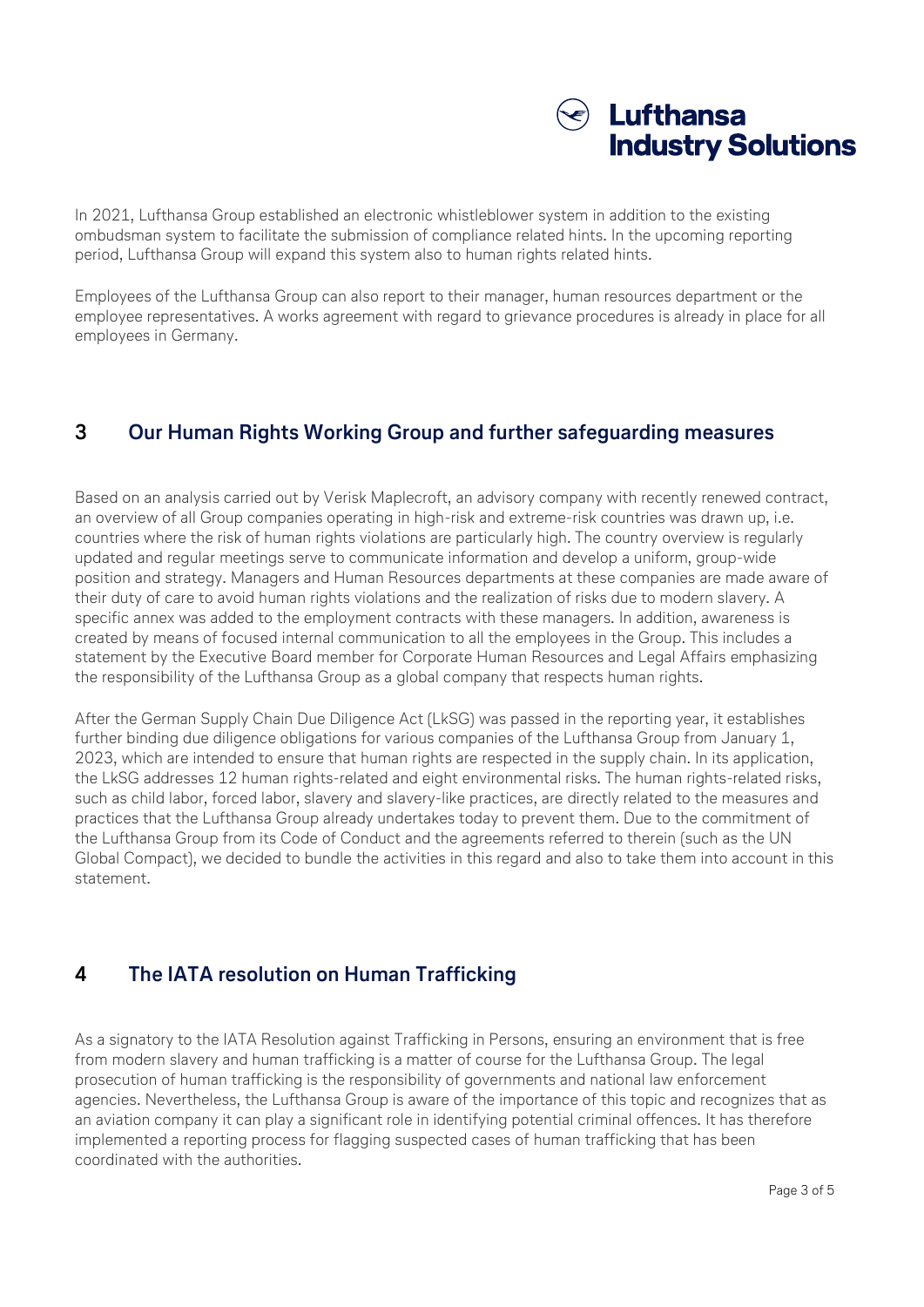

In accordance with IATA recommendations, the Lufthansa Group has integrated the topic into regular pilot and flight attendant training in 2019. These employee groups are made particularly aware of potential signs of human rights violations. Due to the Corona pandemic, trainings have been paused temporarily in 2021 Steering and developing the management approach is the responsibility of the Anti-Human Trafficking Task Force, established in 2018, in which all Group companies and relevant Group Functions are represented.

### 5 Our Supply Chains

Taking sustainability aspects in the supply chain into account is an important element of responsible production. This means that, in addition to economic aspects, impacts on the environment and society are taken into consideration during the procurement process. To meet the standards the Lufthansa Group sets for the sustainability of its own products, the Lufthansa Group relies on close collaboration with suppliers who share and implement these standards. This also forms part of the Lufthansa Group's Code of Conduct.

Lufthansa Group's procurement policy includes the obligation to assume social and environmental responsibility. It is to be understood as an overriding specification for all procurement units at Lufthansa Group companies. In addition, it serves as a handbook for buyers and all employees with contacts in the procurement markets. Appropriate training is available to all employees and is mandatory for the management level. Among other considerations, it requires that these obligations be included in contracts with suppliers:

- to comply with the ten principles of the UN Global Compact,
- to comply with the four basic principles of the International Labour Organisation (ILO),
- the right to consent to announced and unannounced audits by companies of the Lufthansa Group,
- to accept the termination of the contract in the event that these contractual obligations are breached.

By imposing these obligations, the Lufthansa Group endeavours to ensure responsible practices by its direct suppliers and so to meet its own standards for corporate responsibility. The Lufthansa Group's expectations of its suppliers in terms of social, environmental and ethical responsibility are summarised and published in the Supplier Code of Conduct.

To identify the type and level of supplier risks, the procurement units responsible for product groups carried out a risk assessment for the suppliers. The risk assessment is included in the result of Lufthansa Group's risk management. The procurement process also includes supplier screening to identify risks during the onboarding process so that appropriate measures can be taken. To ensure compliance with Lufthansa Group standards, suppliers are subject to a comprehensive screening process (Business Partner Due Diligence - BPDD) before being contracted. If a supplier falls into a risk category (e.g. due to the country risk based on Verisk Maplecroft, or product group), such a screening is carried out, including consultation with external sources if necessary. The screening process is designed to help identify potential problems, determine what mitigating measures are required, or prohibit cooperation with the supplier in question.